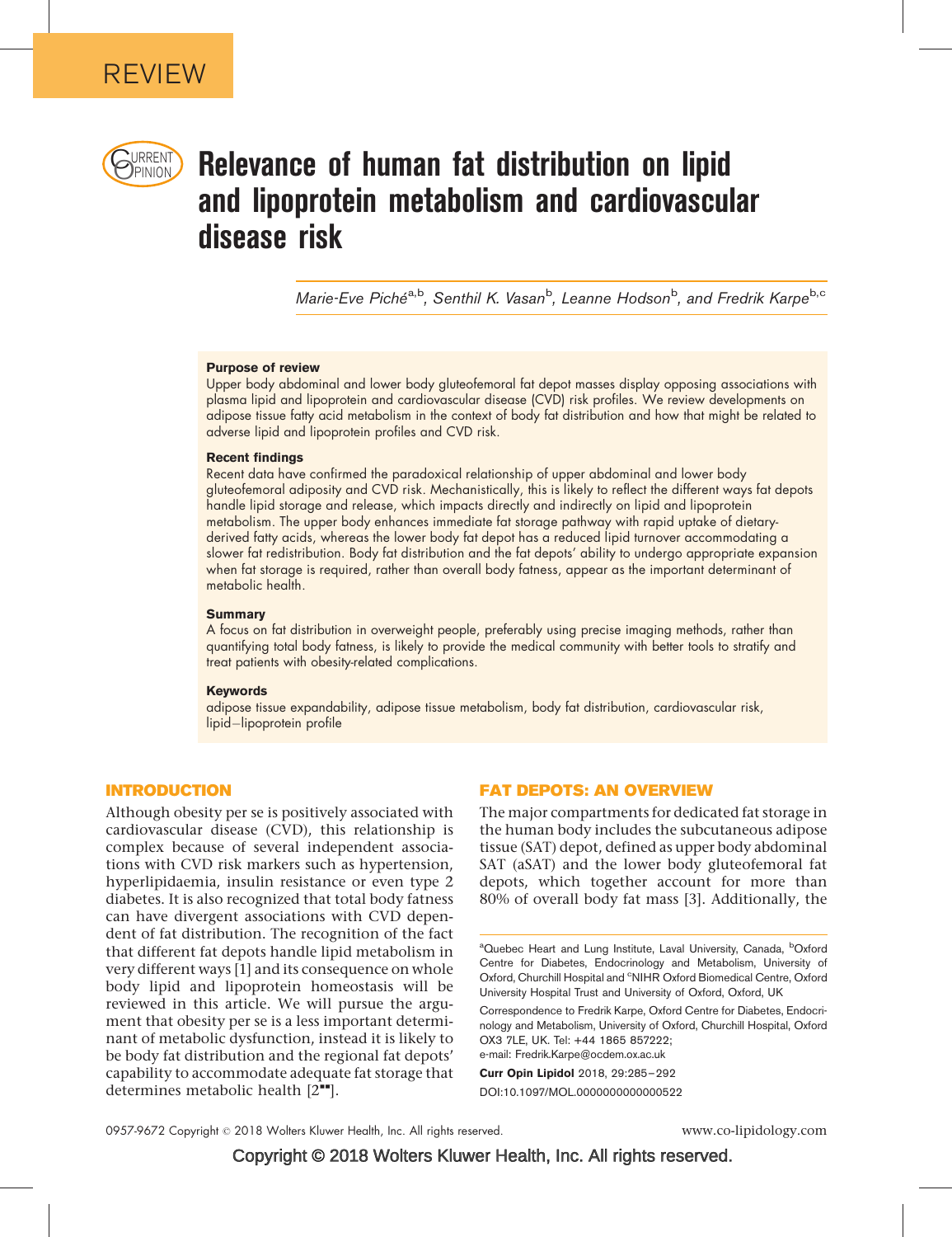## KEY POINTS

- Susceptibility to obesity-related metabolic complications is not mediated by overall body fatness, but is largely dependent on the body fat distribution and the ability to sufficiently expand fat depots.
- Upper body abdominal and lower body gluteofemoral fat depots exhibits opposing associations with risk of cardiovascular disease and adverse lipid and lipoprotein profiles.
- The opposite relationship of abdominal and gluteofemoral fat depots to cardiovascular risk reflects differential ways in which these fat depots handle lipid and lipoproteins.
- Sex differences exist in lipid handling, which may explain the different implications of body fat depots in obesity-related lipid-lipoprotein profile and metabolic diseases in men and women.

intra-abdominal depots, which includes visceral adipose tissue (VAT), composed of two major compartments (omental and mesenteric) represents approximately 10% of overall body fatness in women whereas this proportion may reach up to 25% in men [\[4\].](#page-5-0) Closer examination of the aSAT depot has led to the identification of two anatomically and biologically distinct compartments: a superficial layer of SAT (sSAT) and a deeper SAT (dSAT) compartment, separated anatomically by Scarpa's fascia [\[5–7\]](#page-5-0). The adverse effects of excessive 'upper body adiposity' has often been linked to VAT, and the role of aSAT in the regulation of metabolic health has been less recognized until recently. The conventional anthropometric measurement of abdominal obesity is waist circumference but this surrogate marker does not distinguish between aSAT and VAT. Precise imaging techniques such as computed tomography (CT) scan, MRI and dual energy X-ray absorptiometry (DEXA) provide better estimates of fat depot masses, particularly in the abdominal region.

## UPPER BODY ABDOMINAL VERSUS LOWER BODY GLUTEOFEMORAL FAT DEPOTS

Epidemiological studies have shown that upper and lower body adiposity measured using waist circumference and hip circumference have paradoxical effects on metabolic health and CVD events and these effects are independent of total body fatness measured with BMI [\[8–10\]](#page-5-0). Using DEXA body composition measurements of 4950 participants in the Oxford Biobank, we have recently shown that upper

body fat depots (android and visceral fat) are associated with increased risk of hypertriglyceridaemia, impaired fasting glucose, hypertension and insulin resistance, whereas lower body fat depots (gynoid and leg fat) have opposite associations whenever adjusted for total body fat mass [\[11](#page-5-0)"[\]](#page-5-0). Compared with conventional anthropometry, it was very clear that precise instruments of quantifying fat depot masses enhanced the ability to observe the paradoxical associations between regional fat masses.

## UPPER BODY ABDOMINAL FAT DEPOTS

Large cohort studies such as the Framingham Heart Study and the Jackson Heart Study using CT-imaging, have shown that excess VAT is a predictor of CVD, independently of total body fat mass or SAT [\[12–15\].](#page-5-0) In a 10-year longitudinal study of Japanese men, cases developing coronary heart disease (CHD) were approximately 22% more VAT than controls [\[16\].](#page-5-0) Adverse effects of adiposity, like insulin resistance or dyslipidaemia, are likely to result from either, or both, dysfunctional aSAT or VAT accumulation; this becomes clinically apparent among individuals with increased waist-to-hip ratio (WHR) [\[17,18\]](#page-5-0). Although accumulation of fat in aSAT is considered to be less detrimental than excessive VAT depot, disproportionate expansion of dSAT compared with sSAT has been associated with CVD risk factors; dSAT shares morphological and functional similarities to VAT [\[7,19\].](#page-5-0) However, these models might be too simplistic as attempts to remove VAT in randomized trials using surgical omentectomy do not appear to show any metabolic benefit [\[20–25\].](#page-6-0)

Abdominal adiposity, particularly VAT, has been shown to be associated with dyslipidaemia characterized by raised concentrations of total and very LDL-triglycerides (VLDL-TG), low HDL-cholesterol, and an abundance of smaller and denser LDL particles despite relatively normal total and LDLcholesterol levels [\[26\]](#page-6-0). This dyslipidaemic profile could be fuelled by excess flux of fatty acids to the liver. However, the relevance of the quantitative contribution of nonesterified fatty acid (NEFA) delivery from VAT has been questioned as it only accounts to  $\sim$ 15% of the total systemic NEFA circulation, whereas majority of the NEFA is delivered by SAT [\[27,28\].](#page-6-0) VAT is more metabolically active (greater fat storage and release) leading to higher lipid turnover than other fat tissues, greater lipolytic rates in response to stress hormones, and a lesser response to the antilipolytic effect of insulin, thus promoting atherogenic lipid and lipoprotein profiles compared with aSAT (Fig. 1) [\[29\].](#page-6-0) Although it is suggested that the aSAT depot may help to regulate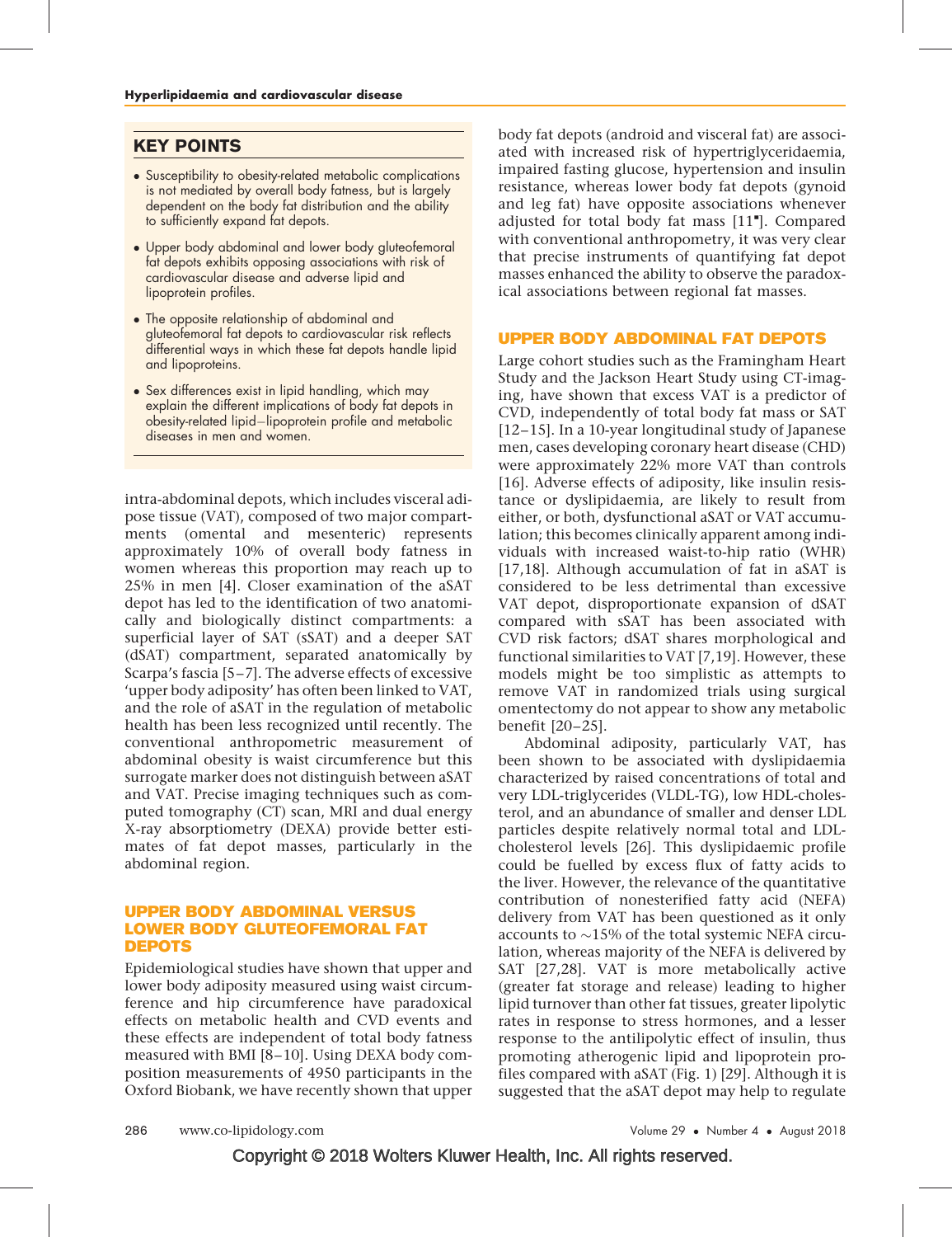

FIGURE 1. Functional differences between adipose tissue depots. Abdominal adipose tissue [abdominal subcutaneous adipose tissue (ASAT) and visceral adipose tissue (VAT) depots] is the primary site for immediate storage of diet-derived fat. These fat depots have a high lipid turnover and undergo lipolysis in response to adrenergic stress stimuli. The gluteofemoral adipose tissue depot is characterized by a reduced lipid turnover with a high capacity to accommodate lipids undergoing redistribution consisting of recirculated fatty acids [from VLDL triglycerides or directly from the nonesterified fatty acid (NEFA) pool]. The uptake of diet-derived fatty acids occurs less efficiently in the gluteofemoral fat than in the abdominal fat depot. This is balanced by less fatty acids release from gluteofemoral fat depot in the postabsorptive state or during adrenergic lipolytic stimuli. Consequently, this fat depot retains fatty acids well, which results in diminished exposure of ectopic tissues to lipids. AT, adipose tissue; NEFA, nonesterified fatty acid.

lipid metabolism by sequestering lipids destined to ectopic fat depots [\[30,31\],](#page-6-0) the heterogeneity of the aSAT depot makes this questionable. The deeper aspect of the depot (dSAT) appears to have similarities to VAT [\[7\],](#page-5-0) and an expansion of dSAT may, therefore, impact negatively on effective fat storage with effects on lipid and lipoprotein metabolism.

## LOWER BODY GLUTEOFEMORAL FAT DEPOTS

The CVD and diabetes-protective properties of the lower body gluteofemoral fat depots across a wide range of age, BMI and comorbidities is well estab-lished [\[11](#page-5-0)"[,32,33,34](#page-5-0)"[,35,36\].](#page-5-0) Gluteofemoral fat, as measured by thigh circumference, hip circumference or leg fat mass, is associated with lower totalcholesterol and LDL-cholesterol, lower total-triglyceide and VLDL-TG, and higher HDL-cholesterol levels [\[37–40\].](#page-6-0) In the INTERHEART study, an independent association between larger hip circumference and lower risk for myocardial infarction has been shown [\[9\].](#page-5-0) In the prospective European Prospective Investigation into Cancer and Nutrition – Norfolk study, larger hip circumference was associated with a lower hazard ratio for CHD [\[8\]](#page-5-0). In a crosssectional study involving 683 university students, higher levels of leg fat mass, as measured using DEXA, have been associated with a more favourable lipid profile, regardless of total body fatness, cardiorespiratory fitness or physical activity levels [\[41\]](#page-6-0). Change in leg fat mass after a 14-week intervention with diet and exercise was inversely associated with LDL-cholesterol levels and a number of CVD risk factors in overweight and obese women [\[42\]](#page-6-0). The positive health effects of gluteofemoral fat could probably be related to its various inherent properties such as its ability to serve as a long-term storage reservoir for excess fat, thus acting as a 'metabolic sink,' and protecting other tissues from excessive exposure to lipids [\[32,43\]](#page-6-0). The tissue is characterized by a low lipid turnover compared with abdominal fat depots [\[30\]](#page-6-0). During energy deficit, the gluteofemoral depots shrink more slowly than abdominal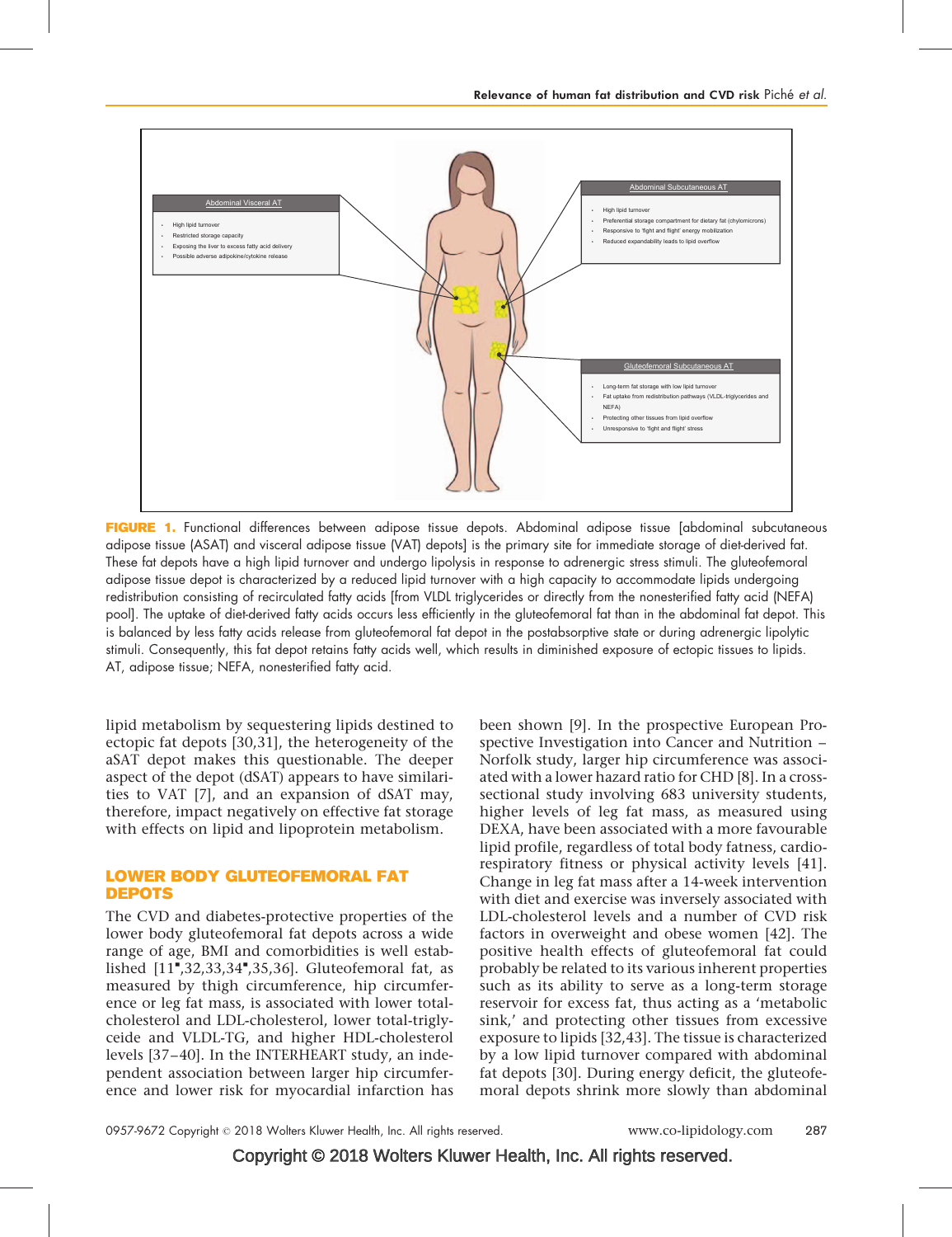depots [\[44–46\].](#page-6-0) Absence of gluteofemoral fat, such as in familial partial lipodystrophy, is almost invariably associated with dyslipidaemia and liver fat accumulation.

## WHAT IS THE EVIDENCE THAT FAT DEPOTS HANDLE LIPID AND LIPOPROTEINS DIFFERENTLY?

Factors that regulate lipid trafficking in fat depots is balanced between the rate of lipolysis and the rate of fat storage originating from chylomicron or VLDL-TG. There is also a small fraction of direct uptake of NEFA by adipose tissue. The aSAT is characterized by a greater fatty acid uptake from diet-derived fatty acid and a high turnover that is easily stimulated by adrenergic receptor activation. In contrast, the gluteofemoral adipose tissue depots are characterized by a reduced turnover and a higher capacity to accommodate lipids undergoing redistribution (recirculating fatty acid from VLDL-TG or from NEFA pool; Fig. 1) [\[1\].](#page-5-0) The uptake of diet-derived fatty acid occurs less efficiently in the gluteofemoral fat than in the abdominal fat depots [\[28,47\].](#page-6-0) This is balanced by less fatty acid release from gluteofemoral adipose tissue in the postabsorptive state or during adrenergic lipolytic stimuli [\[28,48\].](#page-6-0) Direct measurements of lipid turnover after oral administration of radiolabelled fatty acid show faster shortterm uptake of diet-derived lipids in subcutaneous abdominal than in femoral fat depot [\[47,49,50\].](#page-6-0) Administration of isotopically labelled fatty acid followed by serial biopsies of abdominal and femoral adipose tissue showed higher incorporation  $(\sim 50\%)$  of diet-derived fatty acid in the abdominal than in the femoral fat depot [\[49\]](#page-6-0). Additional metabolic studies consistently demonstrated higher uptake of chylomicrons-derived fatty acid in abdominal adipose tissue than in femoral adipose tissue [\[51–53\]](#page-6-0).

Using two different fatty acid labels to simultaneously quantify extraction of dietary chylomicronderived triglyceride and VLDL-derived triglyceride across abdominal and gluteofemoral adipose tissue depots, McQuaid and colleagues showed that chylomicron-derived triglyceride were more efficiently extracted by abdominal adipose tissue, whereas no difference for VLDL-derived triglyceride was observed [\[53\]](#page-6-0). Therefore, in relative terms, the gluteofemoral adipose tissue depots have a preference for taking up fatty acid from VLDL-TG compared with chylomicron-TG [\[53\]](#page-6-0). The extension of this observation is that VLDL-TG represents off-loading of lipids from the liver, which could suggest a hepatofemoral axis for fat storage. This would provide an explanation for the hepatic steatosis observed in patients lacking gluteofemoral adipose tissue depots, such as in familial partial lipodystrophy.

## SEX DIFFERENCE IN BODY FAT DISTRIBUTION PATTERN

The difference in body fat distribution between men and women has been related to both sex-specific lipid-lipoprotein profiles and CVD risk [\[32,54\].](#page-6-0) The female lower body fat depot is only reduced during periods of excessive energy demand [\[55\]](#page-6-0). After menopause, a switch in storage pattern from peripheral to central is observed and this is associated with a parallel increase in metabolic risks including adverse lipoprotein profile comparable with that seen in men [\[56\].](#page-6-0) However, an increase in total fat mass in men is rather immediately associated with accumulation in VAT [\[57\].](#page-6-0) Observations from transsexuals who have been treated with sex hormones have shown that the female-to-male transition induced by intramuscular testosterone injections show a progressive shift in body fat distribution from gluteofemoral to abdominal over a few months to 3 years [\[58–60\]](#page-6-0). Conversely, estrogen treatment in the male-to-female transition increases fat deposition in all SAT depots, whereas having little effect on the VAT depot [\[58,60\]](#page-6-0).

## SEX DIFFERENCE IN FATTY ACID METABOLISM AND METABOLIC CONSEQUENCES

In women, diet-derived lipid storage increases in proportion to lower body fat mass, whereas no association was found between relative lipid uptake in aSAT and adiposity measures [\[61\]](#page-6-0). In men, the capacity of aSAT to rapidly assimilate fat is higher compared with that of the femoral fat depot [\[62\]](#page-6-0). Indirect assessment of lipid uptake by fat depots suggests that VAT more efficiently removes lipids from the circulation during the postprandial period in men than in women [\[47,63\].](#page-6-0) Dietary fatty acids enter the circulation through chylomicron synthesis and may enter the liver in at least two ways [\[64\]](#page-6-0). fatty acids are released from triglyceride-rich lipoprotein core of chylomicron by lipoprotein lipase. When this process occurs at a higher rate than the tissue uptake allows for, the excessive fatty acids spill over into the plasma NEFA pool and consequently contribute to the postprandial NEFA plasma concentrations reaching the liver. The chylomicron remnants with their remaining triglyceride content are taken up by the liver. The fatty acid spill over pathway is more pronounced in women compared with men, despite women having a greater fat mass [\[65](#page-6-0)"[\].](#page-6-0) This route could enhance recirculating fatty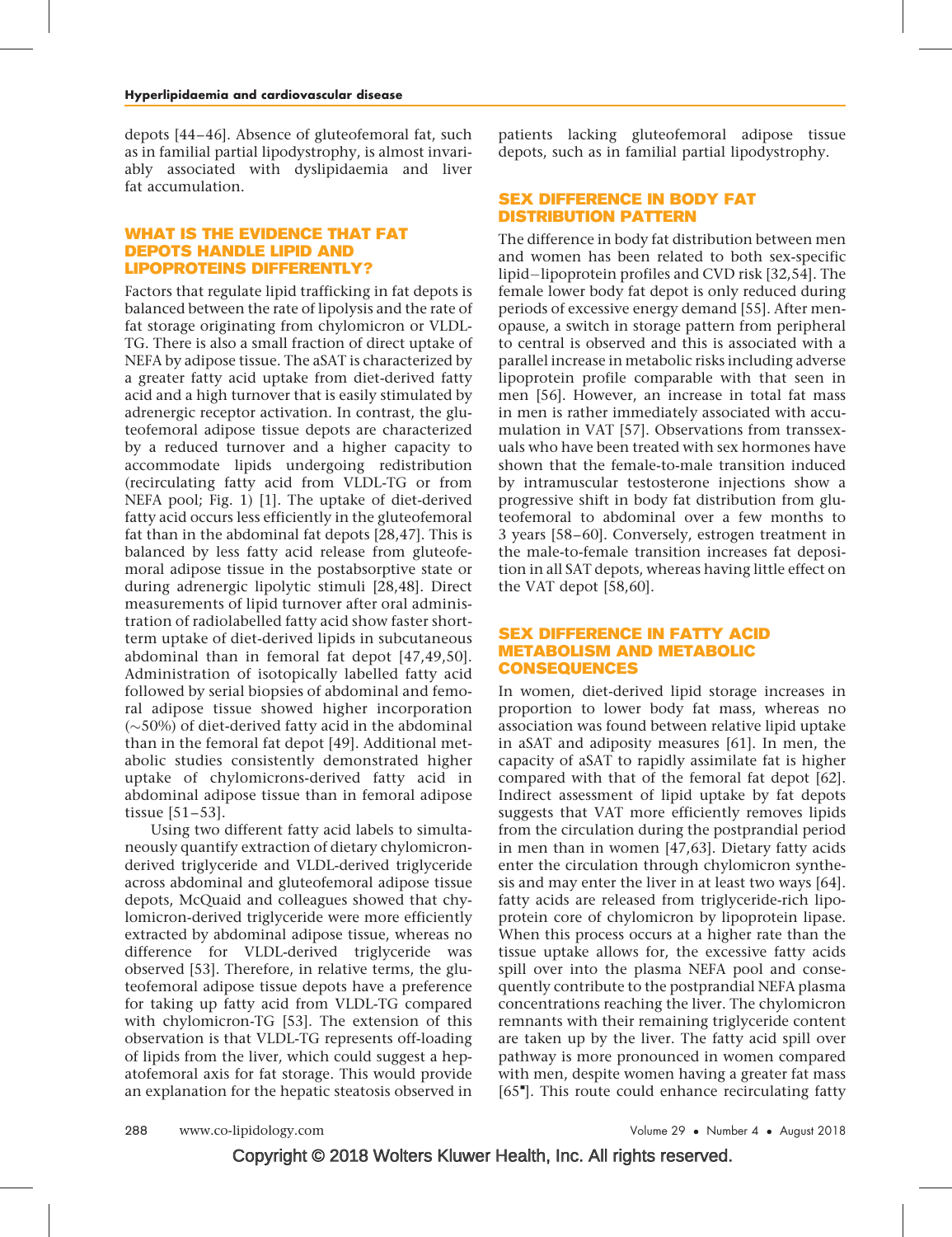

FIGURE 2. Relationship between body fat depots and obesity phenotypes against cardiovascular disease risk. Axis represent total fat percentage (total fat mass/total mass), visceral fat mass (VAT) and gluteofemoral fat mass (GF). Metabolically healthy normal weight (MHNW) individuals are characterised by relative  $\int CF$  and  $\downarrow$ VAT; MHO (metabolically healthy obese) characterized by  $\uparrow \uparrow$  GF; MUNW (metabolically unhealthy, normal weight) characterized by  $\uparrow$  VAT; and MUO (metabolically unhealthy obese) characterized by  $\downarrow$  GF and  $\uparrow\uparrow$  VAT. At any given level of android fat, DEXA-measured peripheral fat (gynoid fat) is shown to be associated with reduced levels of fasting glucose, triglycerides, HOMA-IR (insulin resistance), and blood pressure. The differential association of upper and lower body fat depots with metabolic traits are evident in higher tertiles of fat mass index [\[11](#page-5-0)"[\]](#page-5-0). Thus, it is possible that such paradoxical associations are observed primarily in higher spectrum of obese phenotypes (MUNW and obese) characterized by greater total fat percentage. MHNW, metabolically healthy normal weight; MHO, metabolically healthy obese; MUNW, metabolically unhealthy normal weight; MUO, metabolically unhealthy obese.

acid toward long-term lipid storage and there could also be different handling of the fatty acids in the liver depending on whether they enter as NEFA or by lipoprotein remnant uptake.

Sex differences in VLDL-TG metabolism have been reported in several studies  $[66.67$ <sup> $H$ </sup>. Women channelled a larger proportion of VLDL-TG to femoral adipose tissue depot for storage in the postabsorptive state [\[68\]](#page-6-0). Furthermore, the more femoral adipose tissue there is, the greater the efficiency to VLDL-TG uptake by this depot [\[69\]](#page-6-0). Men have higher plasma VLDL-TG concentrations and higher VLDL-TG secretion rates than women at any degree of adiposity  $[67^{\bullet\bullet}]$  $[67^{\bullet\bullet}]$ . Although hepatic VLDL-TG secretion rate was an important determinant of plasma VLDL-TG concentrations in both women and men, VLDL-TG secretion explained 70% of VLDL-TG concentrations in plasma in men but only 30% in women, indicating that the female plasma triglyceride concentrations are more reliant on catabolism.

## ADIPOSE TISSUE EXPANDABILITY

Upper and lower body adipose tissue respond differently to increasing demands for fat storage. Whilst the upper body subcutaneous adipose tissue depot displays a hyperplastic response (more fat in each fat cell), the gluteofemoral adipose tissue shows a

proliferative response (new fat deposited in new fat cells) [\[70\]](#page-6-0). Expanding the fat stores in time of excess energy storage is a must to maintain metabolic health (Fig. 2). The failure of adipose tissue expandability as a unifying hypothesis to explain complications of obesity was first muted by Danforth [\[71\].](#page-6-0) Subsequently, this has been refined and underpinned by mechanistic insight by several groups [\[72,73\].](#page-6-0) More recently, this concept has been given support using large-scale genetic resources. Yaghootkar et al.  $[2^{\bullet\bullet}]$  $[2^{\bullet\bullet}]$  $[2^{\bullet\bullet}]$  have shown that carriers of 'favourable adiposity alleles' have a higher BMI and body fat percentage but, paradoxically, lower risk of diabetes, hypertension and CVD disease. This phenotype is what is otherwise called 'metabolically healthy obesity. Thus, absence of 'favourable adiposity alleles' may predispose the individual to poor adipose tissue expandability leading to obesityrelated complications. It seems that carriers of the 'favourable adiposity alleles' are characterized by a more uniform fat distribution, which is geared towards subcutaneous, rather than VAT expansion [\[74\].](#page-7-0) The failure of appropriate adipose tissue expansion and fat storage leads to overflow of lipids, which will be stored in ectopic nonadipose tissue [\[75\],](#page-7-0) which is usually the case in an obese individual characterized by greater VAT and lower peripheral subcutaneous fat. With this in mind, the relationships between plasma lipids and regional adipose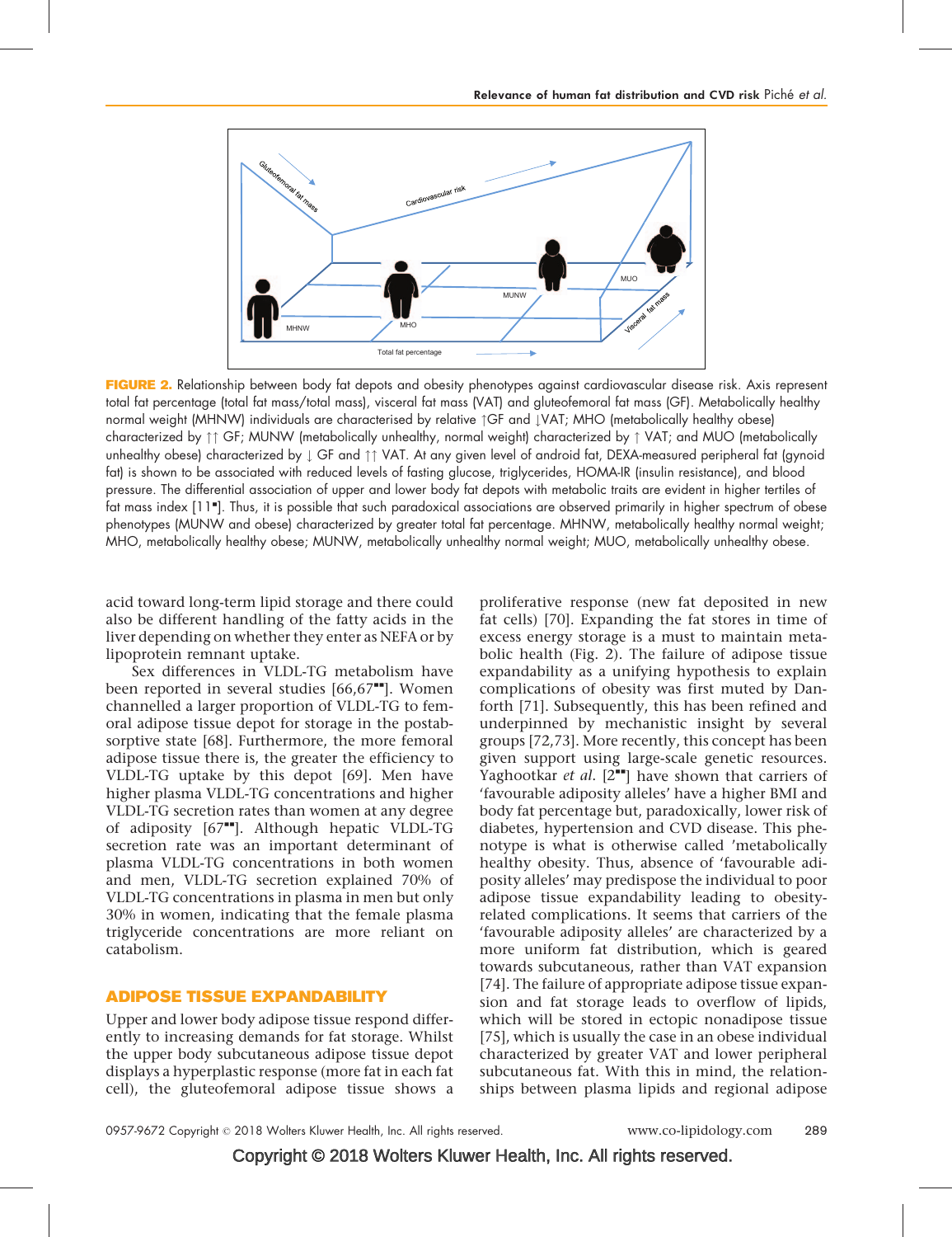<span id="page-5-0"></span>tissue depot masses becomes complex as there might be a direct positive relationship between VAT and raised lipids, whereas a lower subcutaneous adipose tissue mass likely may either reflect leanness or a failure of expansion. The same duality is likely to exist for lower body fat depots.

## EFFECT ON THE LIVER

Overall body fatness and abdominal visceral adiposity are both associated with liver fat accumulation, which in turn is associated with hepatic overproduction of VLDL-TG particles fuelling hypertriglyceridaemia [\[76\].](#page-7-0) Hepatic VLDL production is primarily substrate driven, with the most important substrates being NEFAs [\[77\].](#page-7-0) As the liver accumulates fat, there is overproduction of large VLDL particles [\[78\]](#page-7-0). NEFAs are taken up by the liver in proportion to their delivery rate [\[79\]](#page-7-0). The release of NEFAs from upper body SAT is a major determinant of systemic NEFA plasma concentrations, whereas VAT may contribute fatty acids specifically to the liver [\[80\].](#page-7-0) Thus, individuals with greater amounts of VAT are likely to have abnormalities in hepatic fatty acid metabolism. Again, this relationship is more complex than anticipated and a dissociation between VAT volume and liver fat content has also been demonstrated [\[81\]](#page-7-0).

## **CONCLUSION**

The fat depots in the human body handle lipid storage and release differently and this impacts lipid and lipoprotein metabolism both directly and indirectly. Direct effects are seen on how various triglyceride-rich lipoprotein species are handled differently by upper and lower body fat depots and also how the fat depots respond to lipolytic stimuli. Indirect effects, such as the impact on whole body fat storage capacity, is determined by body fat distribution, where the lower body fat depot appears to sequester excess fat better than upper body abdominal fat depots alleviating the formation of ectopic fat accumulation. Determinants of regional fat distribution, be it by genetic, epigenetic or hormonal influences, is a major determinant for lipid and lipoprotein metabolism with direct effects on CVD risk.

#### Acknowledgements

M.E.P. is recipient of a postdoctoral training fellowship grants from the Fonds de Recherche du Québec-Santé (FRQ-S) and the Heart and Lung Institute Foundation. F.K. is supported by the British Heart Foundation (RG/ 17/1/32663). S.K.V. is supported by the Throne-Holst Foundation. F.K. has received support from the NIHR

Oxford BRC Obesity, Diet and Lifestyle Theme for the Oxford Biobank.

#### Financial support and sponsorship

None.

## Conflicts of interest

There are no conflicts of interest.

#### REFERENCES AND RECOMMENDED READING

Papers of particular interest, published within the annual period of review, have been highlighted as:

of special interest

- $\blacksquare$  of outstanding interest
- 1. Karpe F, Pinnick KE. Biology of upper-body and lower-body adipose tissuelink to whole-body phenotypes. Nat Rev Endocrinol 2015; 11:90–100.
- 2. && Yaghootkar H, Lotta LA, Tyrrell J, et al. Genetic evidence for a link between favorable adiposity and lower risk of type 2 diabetes, hypertension, and heart

disease. Diabetes 2016; 65:2448–2460. This landmark article provides independent genetic underpinning of the adipose tissue expandability hypothesis.

- 3. Thomas EL, Saeed N, Hajnal JV, et al. Magnetic resonance imaging of total body fat. J Appl Physiol (1985) 1998; 85:1778–1785.
- 4. Kvist H, Ströström L, Tylen U. Adipose tissue volume determinations in women by computed tomography: technical considerations. Int J Obes 1986; 10:53–67.
- 5. Johnson D, Dixon AK, Abrahams PH. The abdominal subcutaneous tissue: computed tomographic, magnetic resonance, and anatomical observations. Clin Anat 1996; 9:19–24.
- 6. Lancerotto L, Stecco C, Macchi V, et al. Layers of the abdominal wall: anatomical investigation of subcutaneous tissue and superficial fascia. Surg Radiol Anat 2011; 33:835–842.
- 7. Marinou K, Hodson L, Vasan SK, et al. Structural and functional properties of deep abdominal subcutaneous adipose tissue explain its association with insulin resistance and cardiovascular risk in men. Diabetes Care 2014; 37:821–829.
- 8. Canoy D, Boekholdt SM, Wareham N, et al. Body fat distribution and risk of coronary heart disease in men and women in the European Prospective Investigation Into Cancer and Nutrition in Norfolk cohort: a population-based prospective study. Circulation 2007; 116:2933–2943.
- 9. Yusuf S, Hawken S, Ounpuu S, et al. Obesity and the risk of myocardial infarction in 27,000 participants from 52 countries: a case-control study. Lancet 2005; 366:1640–1649.
- 10. Snijder MB, Zimmet PZ, Visser M, et al. Independent and opposite associations of waist and hip circumferences with diabetes, hypertension and dyslipidemia: the AusDiab Study. Int J Obes Relat Metab Disord 2004; 28:402–409.
- 11. Vasan SK, Osmond C, Canoy D, et al. Comparison of regional fat measure-
- & ments by dual-energy X-ray absorptiometry and conventional anthropometry and their association with markers of diabetes and cardiovascular disease risk. Int J Obes (Lond) 2017; doi: 10.1038/ijo.2017.289. [Epub ahead of print]

This publication describes how precise quantification of regional fat masses enhances the ability to detect the paradoxical relationships between upper and lower body adiposity and obesity-related consequences.

- 12. Fox CS, Massaro JM, Hoffmann U, et al. Abdominal visceral and subcutaneous adipose tissue compartments: association with metabolic risk factors in the Framingham Heart Study. Circulation 2007; 116:39–48.
- 13. Liu J, Fox CS, Hickson DA, et al. Impact of abdominal visceral and subcutaneous adipose tissue on cardiometabolic risk factors: the Jackson Heart Study. J Clin Endocrinol Metab 2010; 95:5419–5426.
- 14. Preis SR, Massaro JM, Robins SJ, et al. Abdominal subcutaneous and visceral adipose tissue and insulin resistance in the Framingham Heart Study. Obesity (Silver Spring) 2010; 18:2191–2198.
- 15. Abraham TM, Pedley A, Massaro JM, et al. Association between visceral and subcutaneous adipose depots and incident cardiovascular disease risk factors. Circulation 2015; 132:1639–1647.
- 16. Fujimoto WY, Bergstrom RW, Boyko EJ, et al. Visceral adiposity and incident coronary heart disease in Japanese-American men. The 10-year follow-up results of the Seattle Japanese-American Community Diabetes Study. Diabetes Care 1999; 22:1808–1812.
- 17. Sam S, Haffner S, Davidson MH, et al. Relationship of abdominal visceral and subcutaneous adipose tissue with lipoprotein particle number and size in type 2 diabetes. Diabetes 2008; 57:2022–2027.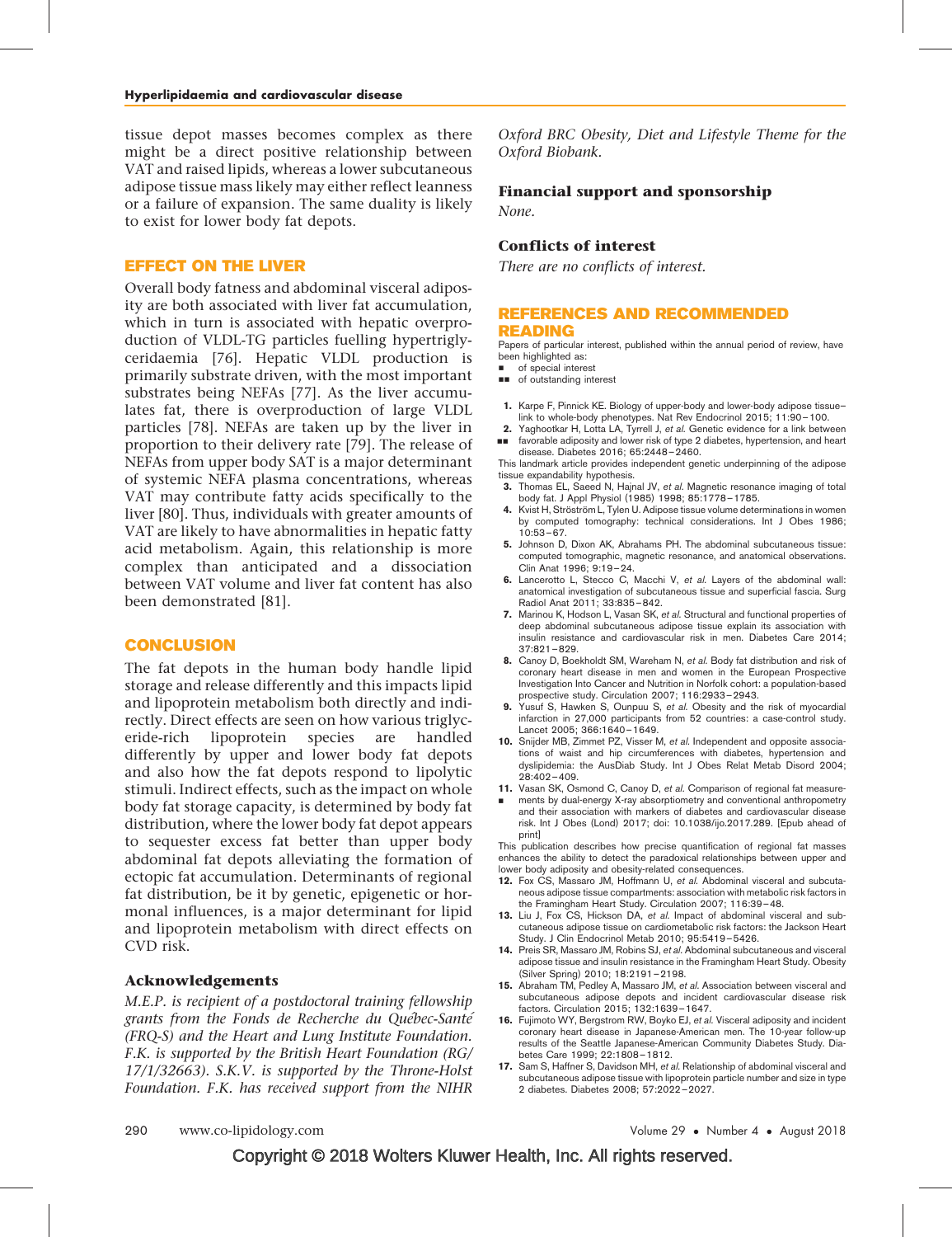- <span id="page-6-0"></span>18. Abate N, Garg A, Peshock RM, et al. Relationships of generalized and regional
- adiposity to insulin sensitivity in men. J Clin Invest 1995; 96:88–98. 19. Kelley DE, Thaete FL, Troost F, et al. Subdivisions of subcutaneous abdominal adipose tissue and insulin resistance. Am J Physiol Endocrinol Metab 2000; 278:E941–E948.
- 20. Andersson DP, Eriksson-Hogling D, Backdahl J, et al. Omentectomy in addition to bariatric surgery-a 5-year follow-up. Obes Surg 2017; 27:1115–1118.
- 21. Fabbrini E, Tamboli RA, Magkos F, et al. Surgical removal of omental fat does not improve insulin sensitivity and cardiovascular risk factors in obese adults. Gastroenterology 2010; 139:448–455.
- 22. Andersson DP, Thorell A, Lofgren P, et al. Omentectomy in addition to gastric bypass surgery and influence on insulin sensitivity: a randomized double blind controlled trial. Clin Nutr 2014; 33:991–996.
- 23. Sdralis E, Argentou M, Mead N, et al. A prospective randomized study comparing patients with morbid obesity submitted to sleeve gastrectomy with or without omentectomy. Obes Surg 2013; 23:965–971.
- 24. Dunn JP, Abumrad NN, Breitman I, et al. Hepatic and peripheral insulin sensitivity and diabetes remission at 1 month after Roux-en-Y gastric bypass surgery in patients randomized to omentectomy. Diabetes Care 2012; 35:137–142.
- 25. Csendes A, Maluenda F, Burgos AM. A prospective randomized study comparing patients with morbid obesity submitted to laparotomic gastric bypass with or without omentectomy. Obes Surg 2009; 19:490–494.
- 26. Pouliot MC, Després JP, Nadeau A, et al. Visceral obesity in men. Associations with glucose tolerance, plasma insulin, and lipoprotein levels. Diabetes 1992; 41:826–834.
- 27. Garg A. Regional adiposity and insulin resistance. J Clin Endocrinol Metab 2004; 89:4206–4210.
- Jensen MD, Johnson CM. Contribution of leg and splanchnic free fatty acid (FFA) kinetics to postabsorptive FFA flux in men and women. Metabolism 1996; 45:662–666.
- 29. Arner P. Differences in lipolysis between human subcutaneous and omental adipose tissues. Ann Med 1995; 27:435–438.
- 30. Frayn KN. Adipose tissue as a buffer for daily lipid flux. Diabetologia 2002; 45:1201–1210.
- 31. Golan R, Shelef I, Rudich A, et al. Abdominal superficial subcutaneous fat: a putative distinct protective fat subdepot in type 2 diabetes. Diabetes Care 2012; 35:640–647.
- 32. Manolopoulos KN, Karpe F, Frayn KN. Gluteofemoral body fat as a determinant of metabolic health. Int J Obes (Lond) 2010; 34:949–959.
- 33. Terry RB, Stefanick ML, Haskell WL, Wood PD. Contributions of regional adipose tissue depots to plasma lipoprotein concentrations in overweight men and women: possible protective effects of thigh fat. Metabolism 1991; 40:733–740.
- 34. & Choi SI, Chung D, Lim JS, et al. Relationship between Regional Body Fat Distribution and Diabetes Mellitus: 2008 to 2010 Korean National Health and Nutrition Examination Surveys. Diabetes Metab J 2017; 41:51–59.
- This publication presents regional body fat distribution data, including leg fat mass, measures using DEXA, in men and postmenopausal women in regard to the prevalence of diabetes mellitus. This study found that higher leg fat mass was independently associated with a lower risk of diabetes mellitus in adult populations.
- 35. Sakai Y, Ito H, Egami Y, et al. Favourable association of leg fat with cardiovascular risk factors. J Intern Med 2005; 257:194–200.
- 36. Wiklund P, Toss F, Jansson JH, et al. Abdominal and gynoid adipose distribution and incident myocardial infarction in women and men. Int J Obes (Lond) 2010; 34:1752–1758.
- 37. Seidell JC, Pérusse L, Després JP, Bouchard C. Waist and hip circumferences have independent and opposite effects on cardiovascular disease risk factors: the Quebec Family Study. Am J Clin Nutr 2001; 74:315–321.
- 38. Snijder MB, Visser M, Dekker JM, et al. Low subcutaneous thigh fat is a risk factor for unfavourable glucose and lipid levels, independently of high abdominal fat. The Health ABC Study. Diabetologia 2005; 48:301–308.
- 39. Williams MJ, Hunter GR, Kekes-Szabo T, et al. Regional fat distribution in women and risk of cardiovascular disease. Am J Clin Nutr 1997; 65:855–860.
- 40. Yim JE, Heshka S, Albu JB, et al. Femoral-gluteal subcutaneous and intermuscular adipose tissues have independent and opposing relationships with CVD risk. J Appl Physiol (1985) 2008; 104:700–707.
- 41. Sanchez-Lopez M, Ortega FB, Moya-Martinez P, et al. Leg fat might be more protective than arm fat in relation to lipid profile. Eur J Nutr 2013; 52:489–495.
- 42. Okura T, Nakata Y, Yamabuki K, Tanaka K. Regional body composition changes exhibit opposing effects on coronary heart disease risk factors. Arterioscler Thromb Vasc Biol 2004; 24:923–929.
- 43. Lemieux I. Energy partitioning in gluteal-femoral fat: does the metabolic fate of triglycerides affect coronary heart disease risk? Arterioscler Thromb Vasc Biol 2004; 24:795–797.
- 44. Jones PR, Edwards DA. Areas of fat loss in overweight young females following an 8-week period of energy intake reduction. Ann Hum Biol 1999; 26:151–162.
- 45. Goodpaster BH, Kelley DE, Wing RR, et al. Effects of weight loss on regional fat distribution and insulin sensitivity in obesity. Diabetes 1999; 48:839–847.
- 46. Santosa S, Hensrud DD, Votruba SB, Jensen MD. The influence of sex and obesity phenotype on meal fatty acid metabolism before and after weight loss. Am J Clin Nutr 2008; 88:1134–1141.
- 47. Romanski SA, Nelson RM, Jensen MD. Meal fatty acid uptake in adipose tissue: gender effects in nonobese humans. Am J Physiol Endocrinol Metab 2000; 279:E455–E462.
- 48. Manolopoulos KN, Karpe F, Frayn KN. Marked resistance of femoral adipose tissue blood flow and lipolysis to adrenaline in vivo. Diabetologia 2012; 55:3029–3037.
- 49. Marin P, Rebuffe-Scrive M, Bjorntorp P. Uptake of triglyceride fatty acids in adipose tissue in vivo in man. Eur J Clin Invest 1990; 20:158–165.
- 50. Jensen MD, Sarr MG, Dumesic DA, et al. Regional uptake of meal fatty acids in humans. Am J Physiol Endocrinol Metab 2003; 285:E1282–E1288.
- 51. Jensen MD. Gender differences in regional fatty acid metabolism before and after meal ingestion. J Clin Invest 1995; 96:2297–2303.
- 52. Guo Z, Johnson CM, Jensen MD. Regional lipolytic responses to isoproterenol in women. Am J Physiol 1997; 273(1 Pt 1):E108–E112.
- 53. McQuaid SE, Humphreys SM, Hodson L, et al. Femoral adipose tissue may accumulate the fat that has been recycled as VLDL and nonesterified fatty acids. Diabetes 2010; 59:2465–2473.
- 54. Tchernof A, Després JP. Pathophysiology of human visceral obesity: an update. Physiol Rev 2013; 93:359–404.
- 55. Kramer FM, Stunkard AJ, Marshall KA, et al. Breast-feeding reduces maternal lower-body fat. J Am Diet Assoc 1993; 93:429–433.
- 56. Shimokata H, Tobin JD, Muller DC, et al. Studies in the distribution of body fat: I. Effects of age, sex, and obesity. J Gerontol 1989; 44:M66–M73.
- 57. Lemieux S, Prud'homme D, Bouchard C, et al. Sex differences in the relation of visceral adipose tissue accumulation to total body fatness. Am J Clin Nutr 1993; 58:463–467.
- 58. Elbers JM, Asscheman H, Seidell JC, Gooren LJ. Effects of sex steroid hormones on regional fat depots as assessed by magnetic resonance imaging in transsexuals. Am J Physiol 1999; 276(2 Pt 1):E317–E325.
- 59. Elbers JM, Asscheman H, Seidell JC, et al. Long-term testosterone administration increases visceral fat in female to male transsexuals. J Clin Endocrinol Metab 1997; 82:2044–2047.
- 60. Elbers JM, Giltay EJ, Teerlink T, et al. Effects of sex steroids on components of the insulin resistance syndrome in transsexual subjects. Clin Endocrinol (Oxf) 2003; 58:562–571.
- 61. Koutsari C, Dumesic DA, Patterson BW, et al. Plasma free fatty acid storage in subcutaneous and visceral adipose tissue in postabsorptive women. Diabetes 2008; 57:1186–1194.
- 62. Shadid S, Koutsari C, Jensen MD. Direct free fatty acid uptake into human adipocytes in vivo: relation to body fat distribution. Diabetes 2007; 56:1369–1375.
- 63. Nguyen TT, Hernandez Mijares A, Johnson CM, Jensen MD. Postprandial leg and splanchnic fatty acid metabolism in nonobese men and women. Am J Physiol 1996; 271(6 Pt 1):E965–E972.
- 64. Barrows BR, Parks EJ. Contributions of different fatty acid sources to very low-density lipoprotein-triacylglycerol in the fasted and fed states. J Clin Endocrinol Metab 2006; 91:1446–1452.
- 65. Piche ME, Parry SA, Karpe F, Hodson L. Chylomicron-derived fatty acid & spillover in adipose tissue: a signature of metabolic health? J Clin Endocrinol Metab 2018; 103:25–34.

This article makes use of sophisticated in-vivo physiology with stable isotope labelled fatty acid tracers to describe the generation of the fatty spillover pathway in human adipose tissue. It appears to be a physiologically normal phenomenon, which is augmented in people with high-lipoprotein lipase action.

- 66. Magkos F, Patterson BW, Mohammed BS, et al. Women produce fewer but triglyceride-richer very low-density lipoproteins than men. J Clin Endocrinol Metab 2007; 92:1311–1318.
- 67. Mittendorfer B, Yoshino M, Patterson BW, Klein S. VLDL triglyceride kinetics && in lean, overweight, and obese men and women. J Clin Endocrinol Metab 2016; 101:4151–4160.

In this study, the authors used sophisticated stable isotope-labeled tracer techniques to evaluate factors modulating hepatic VLDL metabolism in a large cohort of men and women with a wide range in body adiposity and fat distribution. It was found that substrate availability for VLDL-TG synthesis is a major driver for VLDL-TG secretion, particularly free fatty acid-derived from adipose tissue lipolysis and intrahepatic triglycerides.

- 68. Gormsen LC, Nellemann B, Sorensen LP, et al. Impact of body composition on very-low-density lipoprotein-triglycerides kinetics. Am J Physiol Endocrinol Metab 2009; 296:E165–E173.
- 69. Nellemann B, Gormsen LC, Christiansen JS, et al. Postabsorptive VLDL-TG fatty acid storage in adipose tissue in lean and obese women. Obesity (Silver Spring) 2010; 18:1304–1311.
- 70. Tchoukalova YD, Votruba SB, Tchkonia T, et al. Regional differences in cellular mechanisms of adipose tissue gain with overfeeding. Proc Natl Acad Sci U S A 2010; 107:18226–18231.
- 71. Danforth E Jr. Failure of adipocyte differentiation causes type II diabetes mellitus? Nat Genet 2000; 26:13.
- 72. Virtue S, Vidal-Puig A. Adipose tissue expandability, lipotoxicity and the metabolic syndrome–an allostatic perspective. Biochim Biophys Acta 2010; 1801:338–349.

0957-9672 Copyright © 2018 Wolters Kluwer Health, Inc. All rights reserved. www.co-lipidology.com 291